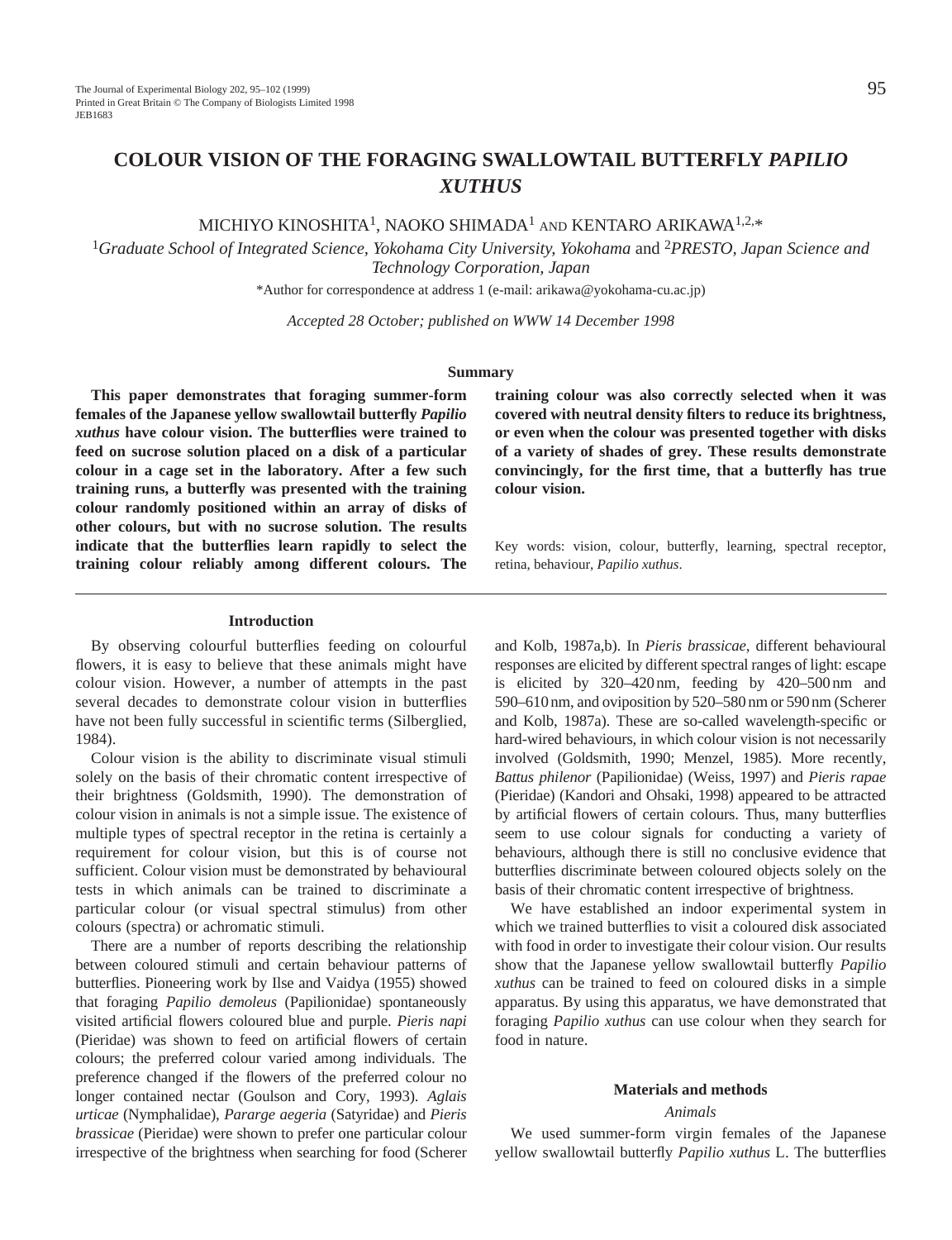

Fig. 1. The cage used for the behavioural experiments.

were supplied from a laboratory culture derived from eggs laid by females caught in the field in Yokohama, Japan. The hatched larvae were fed on fresh citrus leaves at 25 °C under a 16 h:8 h light:dark regime. Pupae were allowed to emerge at  $28\textdegree$ C in a plastic box covered with gauze under a 12 h:12 h light:dark regime. The day of emergence was defined as postemergence day 1 for that individual.

# *Behavioural experiments*

All experiments were performed in an indoor cage constructed from steel piping covered with nylon net

(80 cm×60 cm×45 cm). The floor of the cage was made of wood and was covered with black cardboard (Fig. 1). The cage was illuminated by eight halogen lamps (300 W) and six fluorescent tubes (40 W). The intensity of illumination was approximately 6000 lx at the floor of the cage. The room temperature was set at 28 °C.

# *Stimuli*

Stimuli were presented by placing disks of coloured paper (Nihon Shikisai Training colour 200, 1995 version) on the black floor. For efficient presentation of the stimuli, we prepared four patterns (Fig. 2), each consisting of a certain number of disks (diameter 5–10 cm) of a particular colour arranged on a sheet of black cardboard (55 cm×35 cm). The diameters of the disks in any one pattern were always identical. For patterns containing disks of more than one colour, we prepared three sheets with different arrays of the same set of colours for each pattern (Fig. 2A–D), which were used to randomize the relative positions of different colours. The patterns were covered with anti-reflection glass when presented.

Fig. 3 shows the reflectance spectra in the wavelength region between 300 and 700 nm, measured using a spectrometer (S2000, Ocean Optics, Inc., USA), of all the coloured papers used in the present experiments (Fig. 3A–C). The irradiance spectrum of the illumination was measured as the spectrum of the light reflected from the magnesium-oxide-coated surface (Fig. 3D). The sharp spikes in Fig. 3D are produced by the fluorescent lamps used to illuminate the arena.

### *Training and tests*

We examined the foraging behaviour of butterflies in a laboratory cage. We defined a 'visit' as a positive response when a butterfly landed and extended its proboscis towards a coloured disk. In all the following training sessions and tests,



Fig. 2. Patterns presented on the floor of the cage. Each pattern has 1–13 coloured disks on black cardboard. (A) Training pattern. (B) Four-colour pattern. Disks of red, yellow, green and blue were presented. (C) Thirteen-colour pattern. In addition to the four colours used in B, seven other colours (see Fig. 3B) and two shades of grey (GR1 and GR2, see Fig. 3C) were presented. (D) Grey-scale pattern. A disk of one of the four colours used in B was presented with seven different shades of grey (GR1–GR7, see Fig. 3C).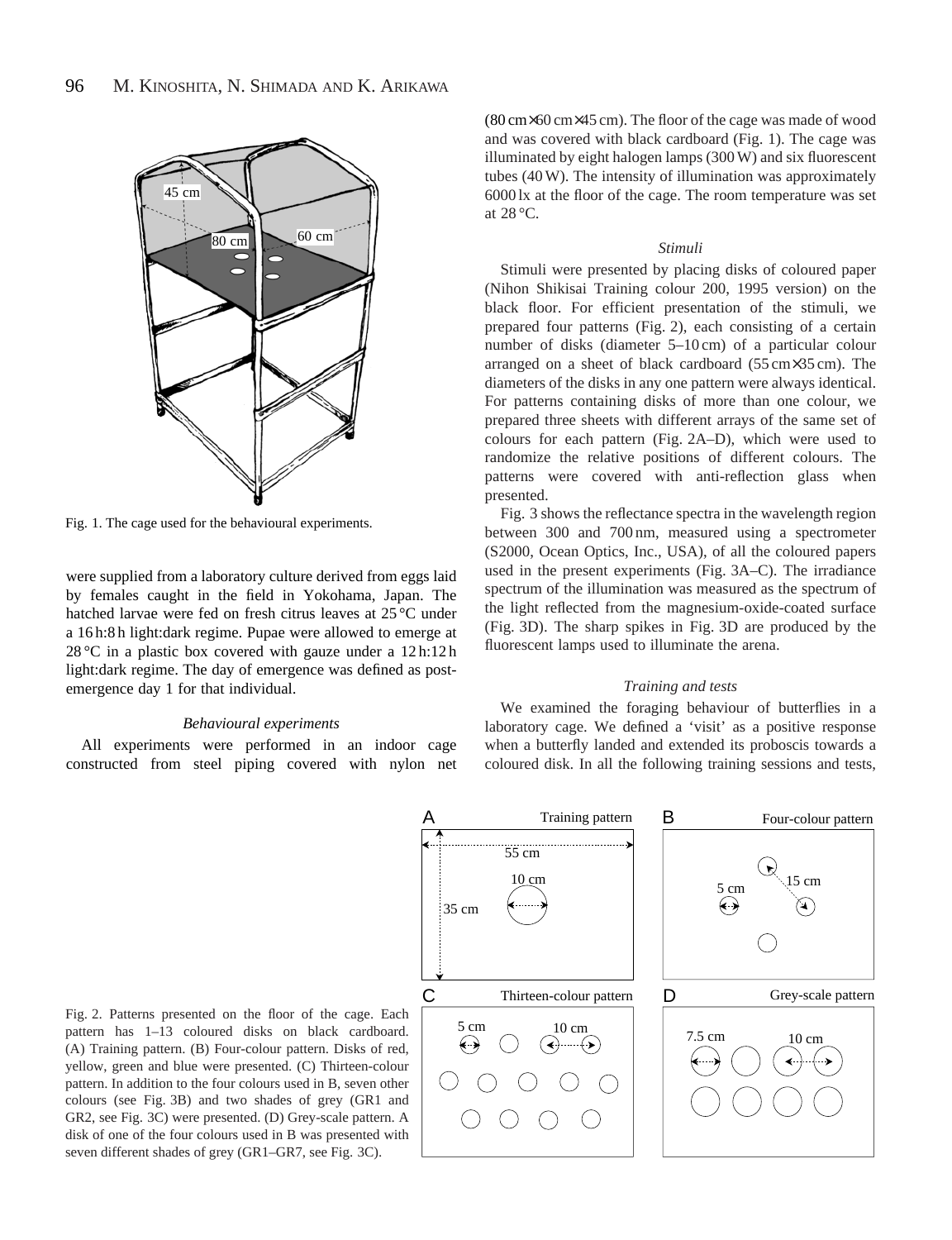we released only one butterfly in the cage at one time. Also, we carefully removed possible odour and visual cues left by previous animals in the arena by wiping the anti-reflection glass



with wet cloths as frequently as possible. When presenting patterns with multiple disks, we changed the relative positions of the disks randomly to avoid any effect of disk position, either positive or negative, on foraging behaviour.

When the butterfly visited any disk for a criterion number of times (1, 5 or 10 times depending on the experiments; see below), we removed the individual from the cage and released another. Most butterflies finished the task within 1min. We rejected butterflies that did not finish the task within 5min. Approximately 10% of the butterflies tested were rejected by this criterion.

# *Innate colour preference*

Newly emerged inexperienced butterflies were kept in a plastic box without food for 3 days. On post-emergence day 4, the naive, starved butterflies were released in the cage, one by one, with a four-colour pattern (Fig. 2B) without sucrose solution presented on the floor. To eliminate any possible effect of the position of the disks, either positive or negative, we changed the relative position of the four disks for each individual. The colour chosen at the first visit of each individual was assumed to reflect its innate preference.

# *Colour learning*

Newly emerged butterflies were kept in a plastic box without food for 1 day. On post-emergence day 2, butterflies were individually trained by letting them drink 100 µl of 5 % sucrose solution on the colour disk of a training pattern (Fig. 2A). Training with the same pattern was repeated once a day for 9 days until post-emergence day 10. Butterflies were manually placed on the disk until they learned to feed on the disk spontaneously, usually within 2 days.

To evaluate the effect of each training session, we performed the following test every day before carrying out the training session. At the beginning of the test,  $5 \mu l$  of  $5\%$  sucrose solution was offered on the disk of the training pattern in order to avoid the effect of 'negative' training caused by the butterfly visiting the trained colour without receiving any reward. Immediately after the butterfly had taken off from the pattern, usually after consuming the sucrose solution, the training pattern was removed and the four-colour pattern was presented (Fig. 2B). We let the butterfly visit the disks five times and counted the number of visits to each colour. The array of colours on the pattern was changed after the butterfly had visited the third disk in order to avoid the effect of the butterfly learning the disk positions.

Fig. 3. Reflectance spectra of the coloured papers used in these experiments. (A) Colours used in the four-colour pattern. (B) Colours used in the 13-colour pattern together with the four colours in A and two shades of grey in C. (C) Seven different shades of grey. (D) Irradiance spectrum of the illumination measured as the spectrum of the light reflected from the MgO-coated surface. B, blue; BG, blue-green; EG, emerald-green; G, green; GR, grey; LB, light blue; O, orange, P, purple; R, red; V, violet; Y, yellow; YG, yellowgreen.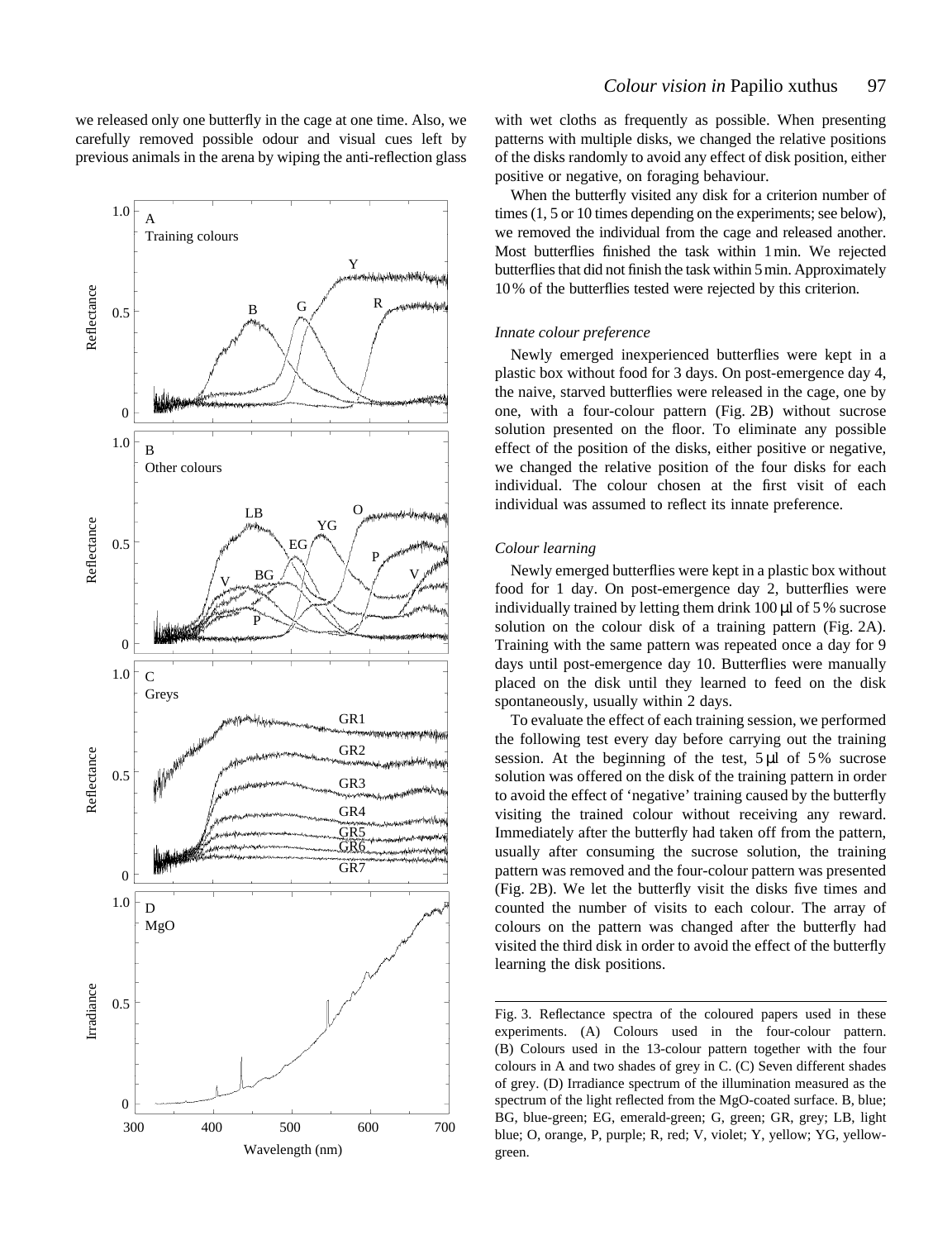#### 98 M. KINOSHITA, N. SHIMADA AND K. ARIKAWA

On post-emergence day 11, the butterflies were tested on the 13-colour pattern before the training session (Fig. 2C). We let the butterflies visit the disks 10 times, and counted the number of visits to each colour. We removed the butterfly from the cage immediately after it had visited disks 10 times. The array of colours was changed twice, after the butterfly had visited the third and the sixth disks.

# *Selection from grey scale*

On post-emergence day 11, butterflies trained to a certain colour were tested on a pattern with a disk of the trained colour and seven disks of different shades of grey (Fig. 2D). We let them visit the disks five times, and counted the number of visits to each disk. The position of the coloured disk was changed after the third visit.

# *Selection of the trained colour of reduced brightness*

Butterflies trained to a certain colour for 9 days were tested on the four-colour pattern (Fig. 2B). The brightness of the trained colour was reduced by placing a neutral density gelatin filter (ND) (5 cm×5 cm) (ND1, *T*=80 %; ND2, *T*=63 %; ND3, *T*=50 %; ND4, *T*=40 %; ND5, *T*=30 %, where *T* is transmittance; Kodak Wratten Neutral Density Filter no. 96) over the disk. The other disks were covered with transparent plastic film (ND0, *T*≈99 %) (5 cm×5 cm). After confirming a visit of the butterfly to the trained disk of the original brightness, an ND1 filter was placed over the disk. Subsequently, the brightness was reduced in stepwise manner. When the butterflies visited a wrong colour once, or did not visit any colour for 5 min, they were considered to be unable to discriminate the training colour from the other colours. The neutral density filter was then removed to confirm that the butterflies still retained the motivation to forage by observing their visits to the colour of original brightness.

# **Results**

# *Colour preference of naive butterflies*

Under the conditions used in our experiments, the butterflies visited disks of a certain colour on which to feed: they landed close to or on the disk with the proboscis fully extended and searched for nectar by probing around the disk with the proboscis. This behaviour was also demonstrated by naive butterflies when they were sufficiently hungry.

We examined whether naive butterflies show a preference for disks of certain colours. Fig. 4 shows the distribution of colours visited for the first time by naive individuals (*N*=35). The red and yellow disks were visited significantly more frequently than the green and blue disks.

# *The learning process*

The preference for red and yellow of naive butterflies increased after training (Fig. 5). The first training session was performed on post-emergence day 2, and the first test was performed on post-emergence day 3 immediately before the second training session. Therefore, the results of red training (Fig. 5A) indicate that the butterflies trained only once (on day 2) were already significantly attracted by the red disk presented with three other colours (blue, green and yellow). A similar phenomenon was observed for yellow (Fig. 5B).

The preference could be changed by training to other colours. When naive butterflies, which prefer red or yellow, were fed on a green disk once a day for 3 days, they started to visit green more frequently than other colours on postemergence day 5 (Fig. 5C). In the case of blue, the butterflies became significantly selective on post-emergence day 6 (Fig. 5D).

The preference for a trained colour could also be changed readily to other colours by another series of training sessions. For example, yellow-trained butterflies changed their preference to red after only a single experience of feeding on the red disk (data not shown).

# *Learning results*

The effects of the 9 day training program (from postemergence days 2–10) were evaluated by presenting the 13 colour pattern (Fig. 2C). Fig. 6 shows the cumulative results of tests with 57 individuals and shows clearly that these butterflies were attracted to the colour to which they had been trained. However, some confusion was also apparent. For example, the yellow-trained butterflies visited orange (42 %) as well as yellow (52 %). The blue-trained butterflies also visited light blue (20 %). However, the butterflies trained to grey were not specifically attracted by grey (bottom bar).

# *Selection of the trained colour from shades of grey* For all the individuals used for the experiment shown in



Fig. 4. Colours of disks visited by naive summer-form females for the first time. ‡*P*<0.001; \**P*<0.05 (Mann–Whitney *U*-test).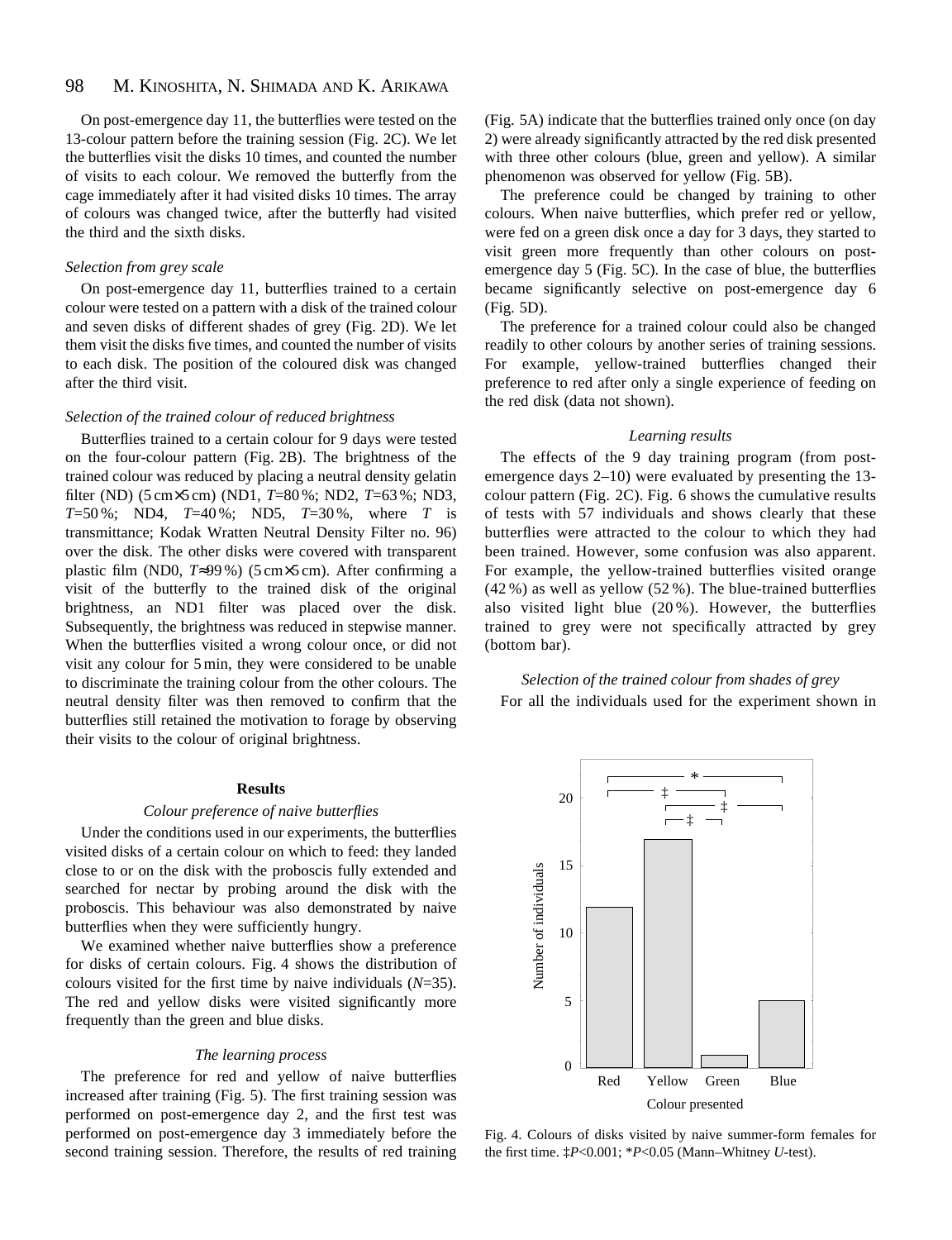

Fig. 5. Effect of training (lasting 9 days) on a disk of a particular colour. \*,‡ indicate that the training colour was selected significantly more often than any other colour. ‡*P*<0.001; \**P*<0.05 (Mann–Whitney *U*-test). Values are means ± S.E.M.

Fig. 6, we subsequently presented the trained colour together with seven different shades of grey (Figs 2D, 3C). In all cases, the disk of the trained colour was correctly visited without exception: no greys were visited (*P*<0.001, data not shown).

### *Response to stimuli with reduced brightness*

We presented the four-colour pattern with a neutral density filter (ND0–ND5) placed over the disks. After the butterfly had first visited the trained colour, the brightness of the disk of the trained colour was reduced by covering the disk with a neutral density filter: the disks of other colours were not covered. Table 1 summarizes the results. When presented with no reduction in brightness, all the individuals tested visited the learned colours correctly (ND0). In the red-trained butterflies, eight out of nine individuals visited the trained disk after the brightness had been reduced to 63 %; in green-trained butterflies, two out of three individuals visited the trained disk after the brightness had been reduced to 63 %. All the yellowtrained butterflies visited yellow after the disk had been covered with ND3 (*T*=50 %). One yellow-trained individual visited the yellow disk even after the disk had been covered

with ND4 (*T*=40 %), which made the yellow disk almost brown to human observers. The blue-trained butterflies, in contrast, did not visit a blue disk whose brightness had been reduced to 80 % of its original value.

# **Discussion**

The retina of *Papilio xuthus* contains at least five types of spectral receptor with sensitivity maxima in the ultraviolet  $(\lambda_{\text{max}}=360 \text{ nm})$ , violet (400 nm), blue (460 nm), green (520 nm) or red (600 nm) region of the spectrum (Arikawa et al., 1987). Since the experimental arena was illuminated by light in the range 400–700 nm (Fig. 3D), the colour vision ability detected in these butterflies must depend mostly on blue, green and red receptors.

# *Innate preference of summer-form females for red or yellow*

Most summer-form females of *Papilio xuthus* preferred disks of yellow or red as their first target (Fig. 4). Since these butterflies had never received any food until the experiments, this colour preference must be innate. However, we must note here that we presented coloured disks without attenuating the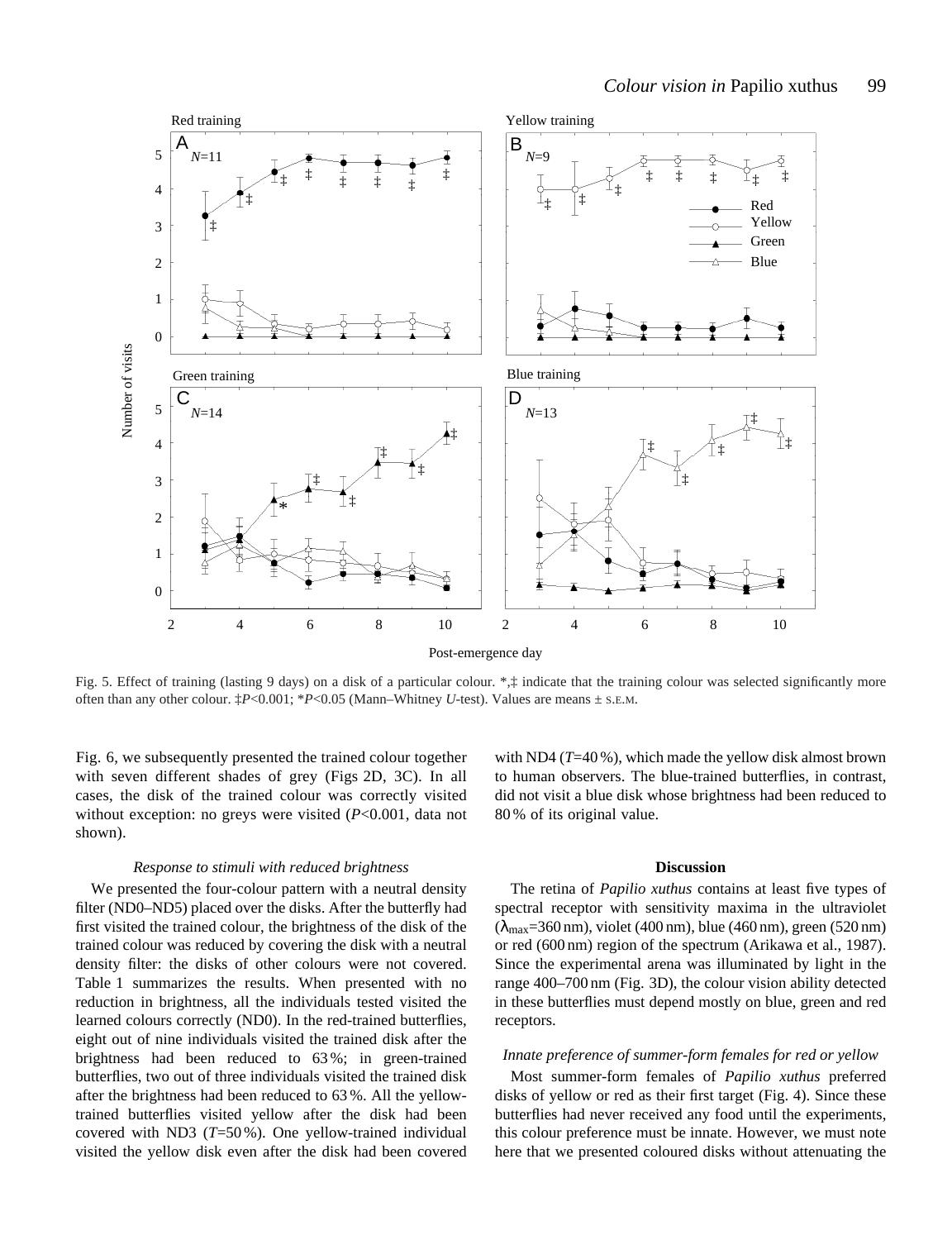



brightness (Fig. 3). Therefore, the butterflies may simply have chosen brighter disks.

The brightness of the coloured papers perceived by *Papilio xuthus* may, of course, be different from the brightness that we perceive. Here, the *Papilio*-subjective brightness (*B*i) of the coloured paper *i* under the present experimental condition was predicted by:

$$
B_{\rm i} = \int_{325}^{700} I(\lambda) R_{\rm i}(\lambda) S(\lambda) d\lambda,
$$

where  $I(\lambda)$  is the irradiance spectrum of illumination (Fig. 3D),  $R_i(\lambda)$  is the reflectance spectrum of coloured paper *i* (Fig. 3A–C),  $S(\lambda)$  is the spectral sensitivity of *Papilio xuthus* determined by electroretinogram (ERG) recording (see also Arikawa et al., 1987) and  $\lambda$  is wavelength. We must note here that the value of  $S(\lambda)$ determined from an ERG is simply used as a close approximation of the spectral input to the colour vision system. There is a limitation to estimating the subjective brightness using this approach because the retinal sensitivity does not necessarily provide linear spectral input to the colour vision system that functions during foraging behaviour. At any rate, the calculated relative  $B_i$  values of the red, yellow, green and blue disks appeared to be 36.36, 100.00, 46.97 and 49.37, respectively. Fig. 7 shows the function  $I(\lambda)R_i(\lambda)S(\lambda)$  for these four coloured papers.

If the result shown in Fig. 4 simply reflects the relative subjective brightness of the disks, the strong preference for red,

which is the darkest colour, cannot be explained. Previous results from other butterflies also indicate that the innately preferred colours were visited irrespective of their brightness (Scherer and Kolb, 1987a,b). Moreover, we have also noticed that summer-form males prefer blue, which is not the brightest colour, as their first target (M. Kinoshita and K. Arikawa, unpublished observation).

# *Colour vision*

It now appears that *Papilio xuthus* can learn colours associated with food. The curves shown in Fig. 5 demonstrate the time courses of this associative learning. Red and yellow were most easily learned. This is probably due to the innate preference of the butterflies for these colours. Other colours took longer to be learned, probably because the butterflies need to change their innate preference to a new target. The mechanism underlying the quick change of colour preference must be important for efficient food searching in the field, where many different kinds of flowers exist simultaneously.

The procedure by which animals were tested for their ability to choose the trained colour from shades of grey (Fig. 2D) follows the conventional experimental design used many times in the past to demonstrate the colour vision ability of a particular animal (Frisch and Kuppelwieser, 1913; Fukushi, 1990; Marshall et al., 1996). The relative  $B_i$  value of the grey papers (yellow was taken as 100.00) used in the present experiments (Fig. 3C) were 194.14 (GR1), 147.00 (GR2), 108.67 (GR3), 71.08 (GR4), 48.96 (GR5), 31.22 (GR6) and

|                |        | N <sub>D</sub> | N <sub>D</sub> 1 | ND2        | ND <sub>3</sub> | N <sub>D</sub> 4 | N <sub>D5</sub> |
|----------------|--------|----------------|------------------|------------|-----------------|------------------|-----------------|
| Trained colour | $B_i$  | $(T=99\%)$     | $(T=80\%)$       | $(T=63\%)$ | $(T=50\%)$      | $(T=40\%)$       | $(T=30\%)$      |
| Red            | 36.36  | 9/9            | 9/9              | 8/9        | 2/6             | 1/6              | 0/5             |
| Yellow         | 100.00 | 7/7            | 7/7              | 7/7        | 7/7             | 1/5              | 0/5             |
| Green          | 46.97  | 3/3            | 3/3              | 2/3        | 1/3             | 1/3              | 0/3             |
| Blue           | 49.37  | 3/3            | 0/3              | 0/3        | 0/3             | 0/3              | 0/3             |
|                |        |                |                  |            |                 |                  |                 |

Table 1*. Selection by butterflies of the correct colour of reduced brightness*

Brightness was reduced by covering the coloured disk with a neutral density filter.

Results are presented as the number of individuals that visited the correct colour/the number of individuals tested.

The line in the table indicates the level of brightness at which more than two-thirds of the individuals tested visited the correct colour. In all cases, the individuals that did not visit the correct colour never visited any colour.

ND, neutral density filter; *T*, transmittance; *B*i, the *Papilio*-subjective brightness of a coloured paper.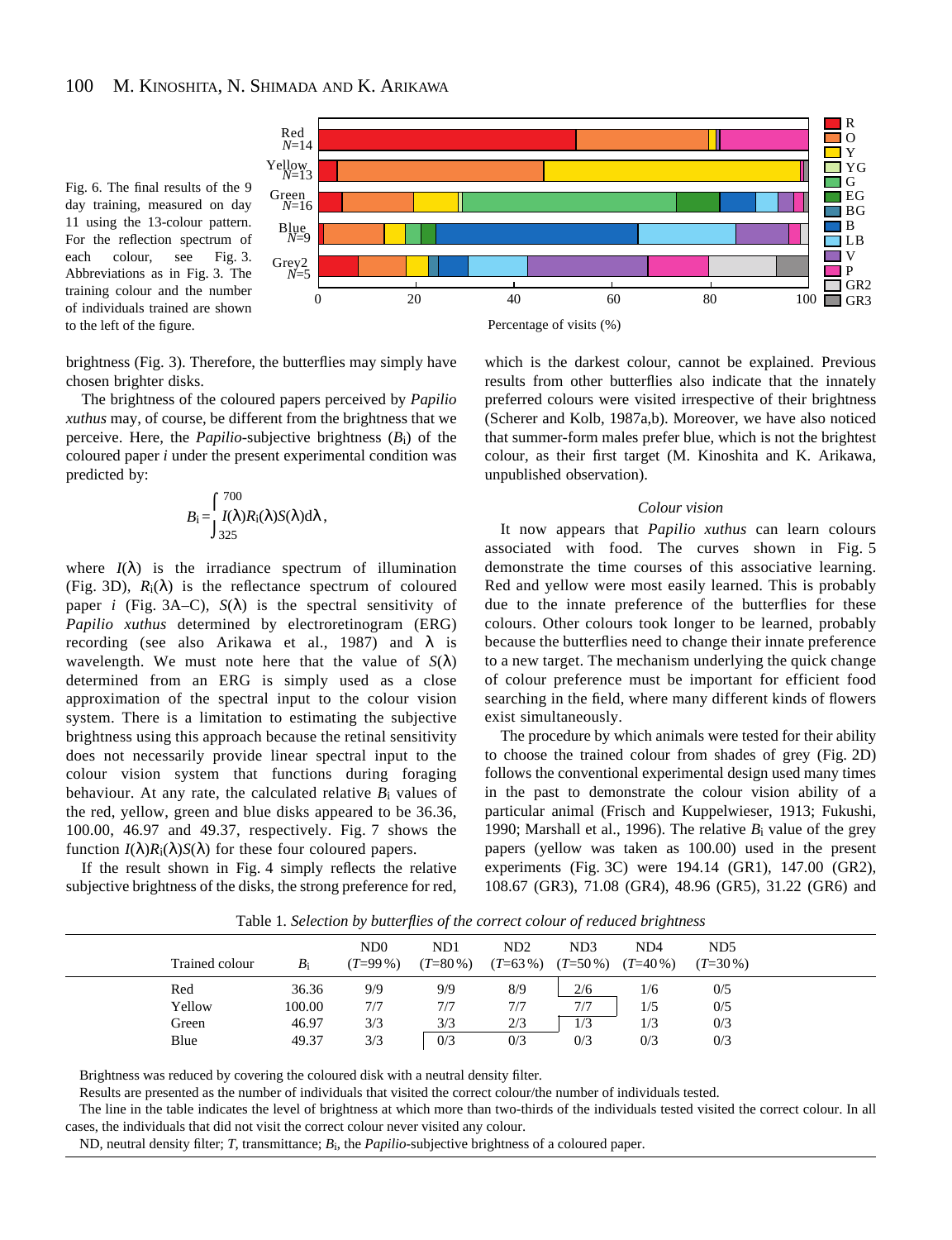

Fig. 7. The product of the irradiance spectrum,  $I(\lambda)$ , the reflectance spectrum of the coloured papers,  $R_i(\lambda)$ , and the spectral sensitivity function, *S*(λ), of *Papilio xuthus* determined by electroretinogram recording. See text for details. B, blue; G, green; Y, yellow; R, red.

20.24 (GR7). Some of them were, of course, brighter than the coloured papers used for the training. The butterflies showed a strong preference for the trained colour and never landed on any grey disks, even on those that were brighter than the trained colours. Moreover, butterflies trained to red, yellow and green visited the trained colour even after the brightness had been greatly reduced by covering the disks with neutral density filters (Table 1).

Unexpectedly, the blue-trained butterflies could not distinguish the blue disk when the brightness was reduced to 80 % (Table 1). This phenomenon cannot be explained simply by the subjective brightness of the blue disk: there could be some mechanism specifically related to the perception of blue. This mechanism may be related to the spatial distribution of blue receptors in the retina. Our recent investigation on the retinal organization of *Papilio xuthus* has revealed that their ommatidia are spectrally heterogeneous. Briefly, among nine photoreceptor cells in an ommatidium (R1–R9), R1 and R2 are of the ultraviolet, violet or blue type, whereas R3 and R4 are green receptors (Bandai et al., 1992; Kitamoto et al., 1998): the frequencies of the ultraviolet, violet and blue receptors in the middle region of the compound eye are similar (K. Arikawa, unpublished observation). R5–R8 are either green (25 % of the ommatidia) or red (75 % of the ommatidia) receptors. R9 cells are also either of the green or red type, and the ratio of these two types is approximately 1:1 (Arikawa and Uchiyama, 1996). We have therefore tentatively identified four types of ommatidia with different combinations of spectral receptors; these results have been summarized elsewhere (Arikawa et al., 1999). It is particularly important to mention here that the different types of ommatidia are distributed randomly over the retina (Arikawa and Stavenga, 1997). This randomness makes the distribution of blue receptors more sparse compared with that of the green and red receptors. Such a retinal organization should result in low spatial resolution in the blue wavelength region, which makes the border of the blue disk ambiguous especially when the brightness of the disk is reduced. In fact, the butterflies often land near the edge rather than in the centre of a disk, implying that the recognition of the border is important for butterflies to determine whether to land there.

The results of the 9 day training clearly indicate that the butterflies learned colours, but had difficulty when they were trained on grey (Fig. 6). Nevertheless, one out of five greytrained butterflies visited grey disks more frequently (*P*<0.05) than did butterflies trained to other colours. Our preliminary results have shown that grey can also be learned, but very slowly (M. Kinoshita and K. Arikawa, unpublished results). The nine training runs may not be sufficient for the butterflies to learn grey as the food source: they may eventually become strongly selective. However, there is still a possibility that the butterflies could have perceived the grey disks as 'slightly coloured' disks. Since the disks were illuminated by a strongly biased spectrum of light (Fig. 3B), they were not reflecting the whole spectrum equally. Therefore, even though the papers have neutral reflectance, they reflected a colour, which the butterflies might have interpreted as a particular hue.

# *Perspectives*

Taken together, we conclude that foraging *Papilio xuthus* can discriminate colour disks on the basis of their chromatic content regardless of their brightness: they have true colour vision. Convincing demonstrations of true colour vision in invertebrates by behavioural experiments have been achieved in the honeybee *Apis mellifera* (Menzel and Backhaus, 1989), the blowfly *Lucilia cuprina* (Fukushi, 1989, 1990; Troje, 1993) and the mantis shrimp *Odontodactylus scyllarus* (Marshall et al., 1996). In spite of many published opinions that butterflies also share this ability, this is the first conclusive demonstration of butterfly colour vision. More details, such as the wavelength discrimination, colour constancy and categorical perception of colours by butterflies, remain to be determined.

The colour vision of *Papilio xuthus* under illumination containing ultraviolet light as well is, of course, another interesting problem. Under such illumination, all five types of spectral receptor, including the ultraviolet and violet receptors, must function together. Judging from the fact that the human trichromatic system is based on three types of spectral receptor, the colour vision system of *Papilio xuthus* could be pentachromatic, which may involve four colour opponencies and provide the animal with a five-dimensional colour space.

We thank Drs G. D. Bernard, T. H. Goldsmith and T. W. Cronin for critical reading of the manuscript. The work was supported by Research Grants from the Ministry of Education, Science, and Culture of Japan to K.A.

# **References**

**Arikawa, K., Inokuma, K. and Eguchi, E.** (1987). Pentachromatic visual system in a butterfly. *Naturwissenschaften* **74**, 297–298.